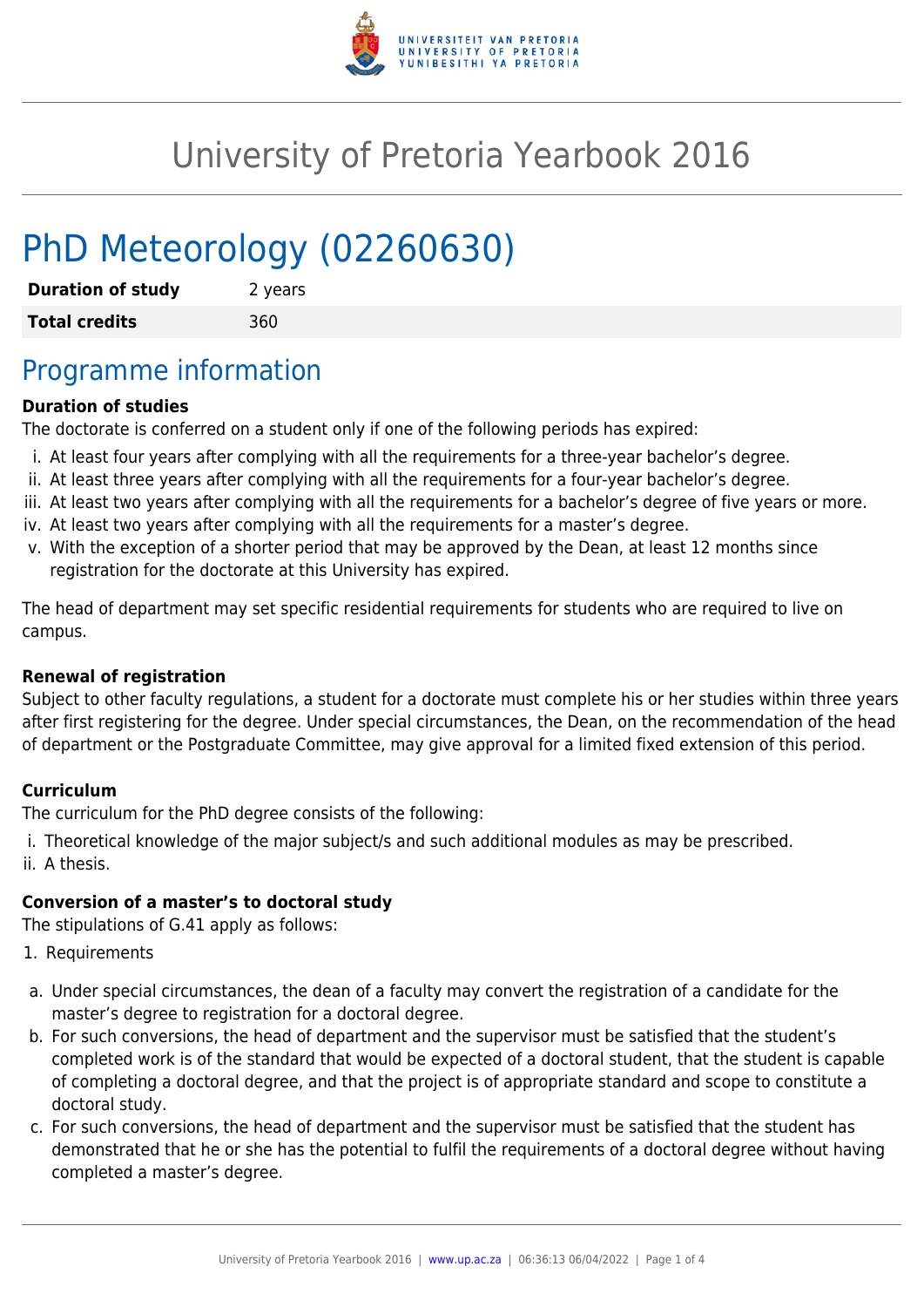

#### 2. Process

- a. Application for conversion may be submitted at any time during the course of study for the master's degree.
- b. The application for the conversion must include the following documentation:
- i. A detailed progress report by the candidate of the work completed for the master's project. The report must provide proof that the results obtained thus far are of such a standard and scientific significance that they justify conversion to a doctoral project. The report should include details of presentations made at conferences and of material that has been submitted for publication and/or published.
- ii. A detailed proposal for the intended doctoral project, written by the candidate, including the objectives of the project.
- iii. A recommendation by the supervisor with specific comments on the ability of the applicant as a potential doctoral candidate as well as the feasibility of the conversion, especially with regard to the information provided by the candidate in his/her reports (items (i) and (ii)).
- iv. A recommendation by the head of department, if he or she is not the supervisor, in which the ability of the candidate as a potential doctoral candidate is confirmed.
- v. If the dean considers it advisable for the faculty, the candidate may be required to present a seminar to the department in support of the application. In this case, the head of department should include a report on this in his or her recommendation.
- c. The application of the candidate, together with the reports and recommendations, is submitted for consideration to the dean, (who may delegate to the Chairperson of the Faculty Postgraduate Committee) for approval. The decision should be submitted to the Faculty Board for approval.

#### **General**

Candidates are required to familiarise themselves with the General Regulations regarding the maximum duration of study and the requirements to submit an article/s for publication.

### Admission requirements

In addition to the requirements of General Regulations G.1.3 and G.62 an appropriate MSc degree is a prerequisite for admission to PhD studies. Additional requirements and conditions can be specified by the Dean on the recommendation of the head of department and the supervisor.

### Examinations and pass requirements

- i. Consult the General Regulations that apply to the calculation of marks.
- ii. In order to obtain the PhD degree the candidate must:
- pass the examinations and the prescribed modules, as determined in the study programme;
- pass the thesis: and
- pass the final examination on the thesis and general subject knowledge.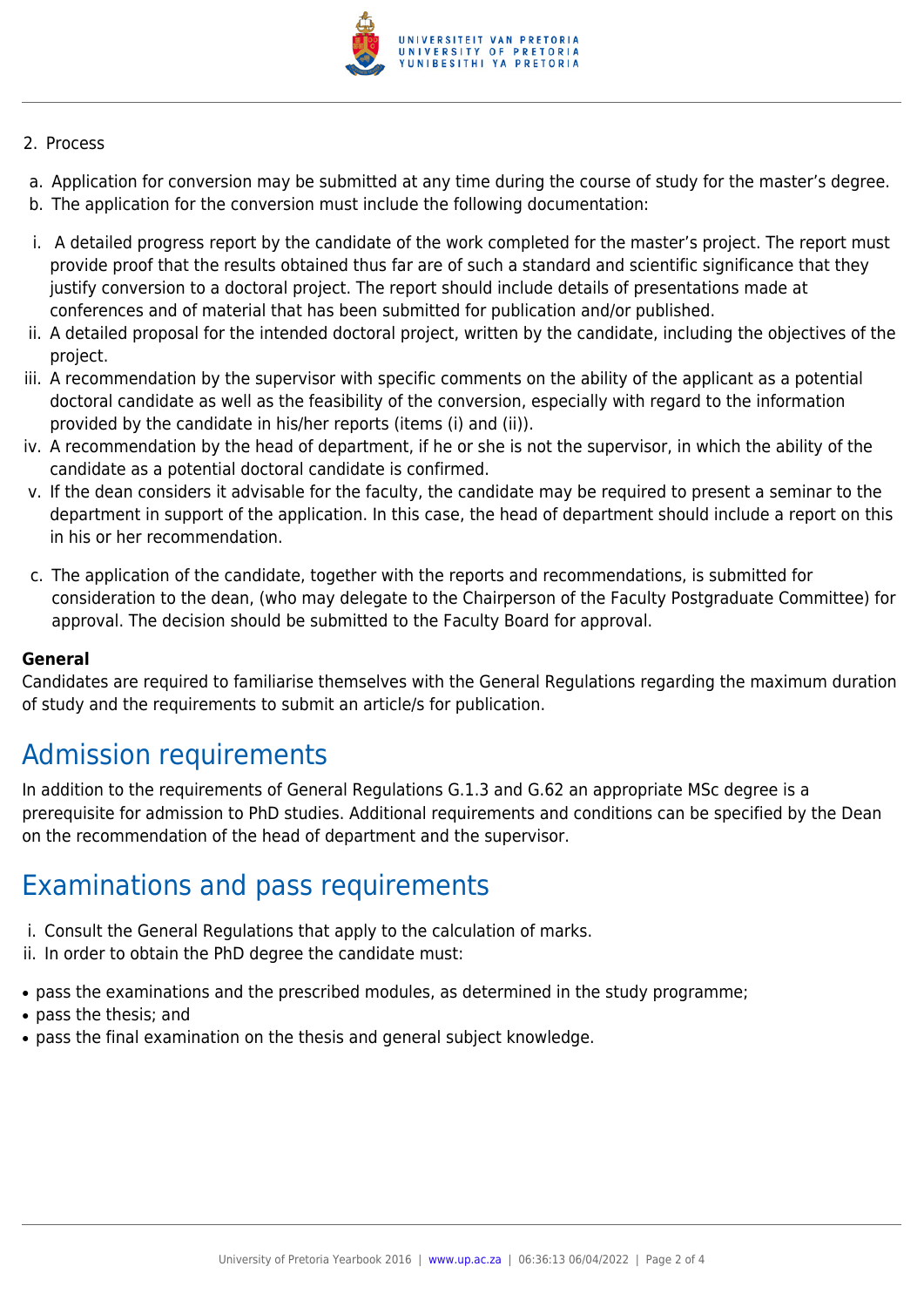

## Curriculum: Year 1

**Minimum credits: 360**

### **Core modules**

[Thesis: Meteorology 990](https://www.up.ac.za/faculty-of-education/yearbooks/2016/modules/view/AWM 990) (AWM 990) - Credits: 360.00